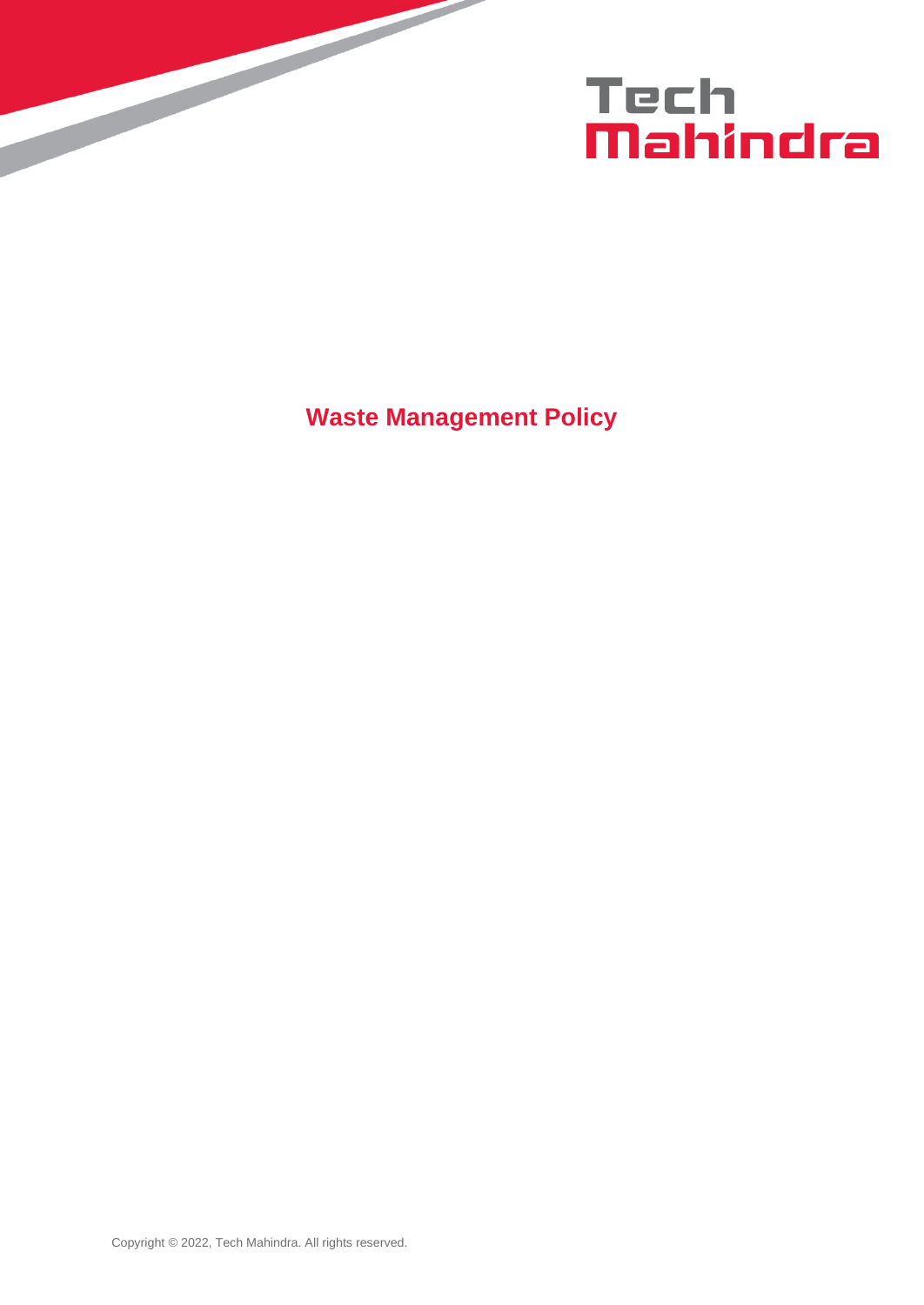

# **Table of Contents**

| 8. |  |
|----|--|
|    |  |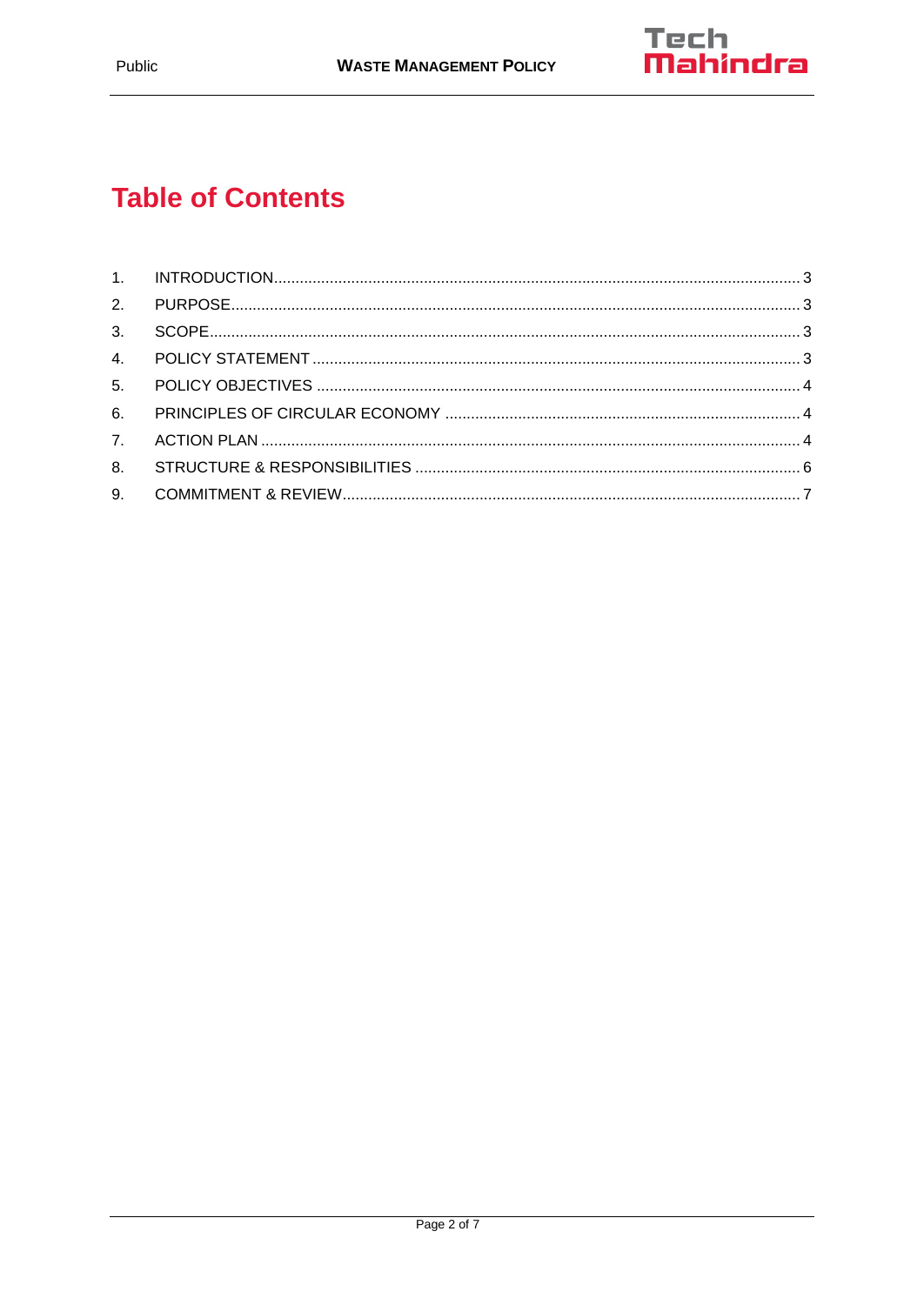#### <span id="page-2-0"></span>**1. INTRODUCTION**

This document sets Tech Mahindra Ltd.'s (hereafter referred to as "Tech Mahindra" / "Company") commitment with regards to Waste Management. As a forerunner in Sustainable IT practices, we are committed towards environmental responsibility by minimizing our impact on the environment, growing sustainably and inspiring others to take action. As part of that commitment, this policy establishes some principles relating to best practices in waste management.

This policy sets down the framework for all waste management activities carried out by Tech Mahindra. Detailed information on the procedures along with waste management plans for all categories of waste generated in our operations is contained within this policy.

#### <span id="page-2-1"></span>**2. PURPOSE**

Due to the diverse nature of activities undertaken by Tech Mahindra, a wide variety of wastes are produced and collected, ranging from general wastes and recyclable materials, to hazardous wastes. The Company has a duty to ensure that all these wastes are disposed of responsibly, through smart and efficient waste management practices. Tech Mahindra is dedicated towards enabling a circular economy through the principles of Recover, Reduce, Reuse, Recycle. Being an environment-friendly organization, Tech Mahindra recognizes the strategic importance of Waste management and is committed to investing in technologies that encourage reusability/ recyclability and promote waste minimization. The goal is to ensure Zero waste to landfill, and we pursue this goal by focusing on minimizing waste going to landfill.

# <span id="page-2-2"></span>**3. SCOPE**

This policy applies to all the facilities and locations owned by Tech Mahindra and the stakeholders associated with these verticals. All associates and departments of the company and its stakeholders shall understand, respect, implement and promote this Policy. This Policy pertains to all Hazardous (Solid - UPS Batteries; Liquid - Compressed oil / Used oil, used filters, RO Plant & STP chemicals), Ewaste (Defunct computers, monitors, servers, laptops and other electronic items) and Non-hazardous waste (Dry - Scrap waste, paper & cardboard, garbage & other office waste and Plastic waste, Wet - Food waste from canteens, other organic waste such as grass, leaves etc.).

The Corporate Services (CS), Asset and Inventory teams of Tech Mahindra along with all its associates and any third parties acting on behalf of Tech Mahindra, including suppliers, partners, contractors, vendors, and affiliates are responsible for supporting and complying with this Policy. The CS and Inventory teams shall be accountable for communicating the progress of the implementation of this policy with the Pollution Control Board along with associates, customers, suppliers and partners of Tech Mahindra.

# <span id="page-2-3"></span>**4. POLICY STATEMENT**

Tech Mahindra's waste management practices are centered around reduction in generation, segregation at source, and reuse and recycle wherever possible. In line with the principles of a circular economy, we try to leverage the waste we generate by reusing it in different processes. Tech Mahindra complies with the regulations set by pollution control board and maintains a system of waste segregation, storage, reuse, recycle and disposal.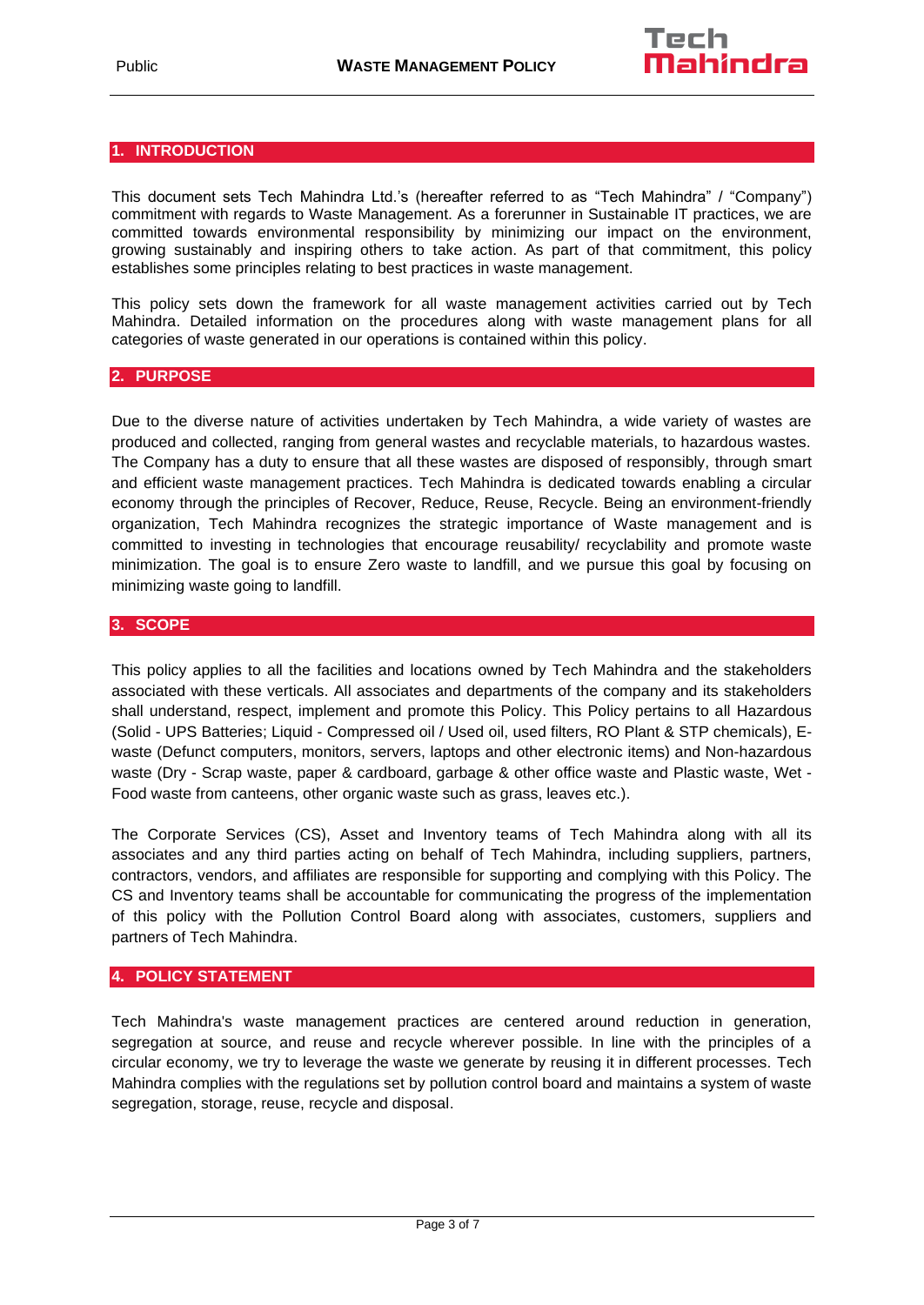# <span id="page-3-0"></span>**5. POLICY OBJECTIVES**

The objectives of this policy are to:

- $\checkmark$  Ensure Waste management in accordance with all legislative requirements, plan for future legislative changes and to mitigate their effects.
- $\checkmark$  Minimize waste generation at source and facilitate reduction, reuse and recycling of waste generated through authorized recyclers and vendors in a cost-effective manner.
- ✓ Provide clearly defined guidelines for identifying and coordinating activities within the waste management process.
- ✓ Promote environmental awareness to increase and encourage waste minimization, reuse, and recycling.
- $\checkmark$  Ensure safe handling and storage of waste of various types at all facilities and locations owned by Tech Mahindra.
- ✓ Promote best practices and holistic approach on waste management.
- $\checkmark$  Ensure that hazardous waste, including used batteries and e-waste is sent to recyclers authorized by the State/Central Pollution Control Boards at the respective locations.

#### <span id="page-3-1"></span>**6. PRINCIPLES OF CIRCULAR ECONOMY**

Businesses are encouraged to utilize the concept of "Circularity" with the aim to eliminate waste and employ systems to continually reuse, share, repair, refurbish, remanufacture, and recycle resources in a closed-loop system. Circularity reduces cost and improves business efficiencies, along with the environmental benefits of reduced waste, pollution, and carbon emissions.

At Tech Mahindra, we employ the principles of Circular Economy through waste reduction hierarchy: Recover, Reduce, Reuse & Recycle.

- ✓ **Reduc**ing usage of natural resources and materials,
- **Recovering resources as much as possible,**
- **Reusing waste wherever practicable,**
- ✓ **Recycl**ing materials whenever possible and thus move towards a circular economy.

This is applied at every stage of our operations to minimize all types of waste, including general office waste, including paper waste and cardboards, cotton, plastic, Organic waste such as Grass/leaves from Garden, Food waste from Canteen, and Hazardous waste such as oils, Oil filters, fuel waste from DG sets chemicals and batteries, electronic waste.

Tech Mahindra manages these wastes in accordance with all current applicable procedures including government regulations/ legislatures.

#### <span id="page-3-2"></span>**7. ACTION PLAN**

Segregation means to separate the wastes into the groups of solid (organic, inorganic, recyclables) and hazardous wastes. Waste segregation is an activity undertaken to facilitate recycling and disposal. Basically, it consists of the separation or sorting of wastes into recyclables and nonrecyclables and storing them in separate containers/ locations to facilities recycling & disposal. It is a good idea to separate the waste at its place of origin as it provides for the applicable process to be followed for further treatment of waste.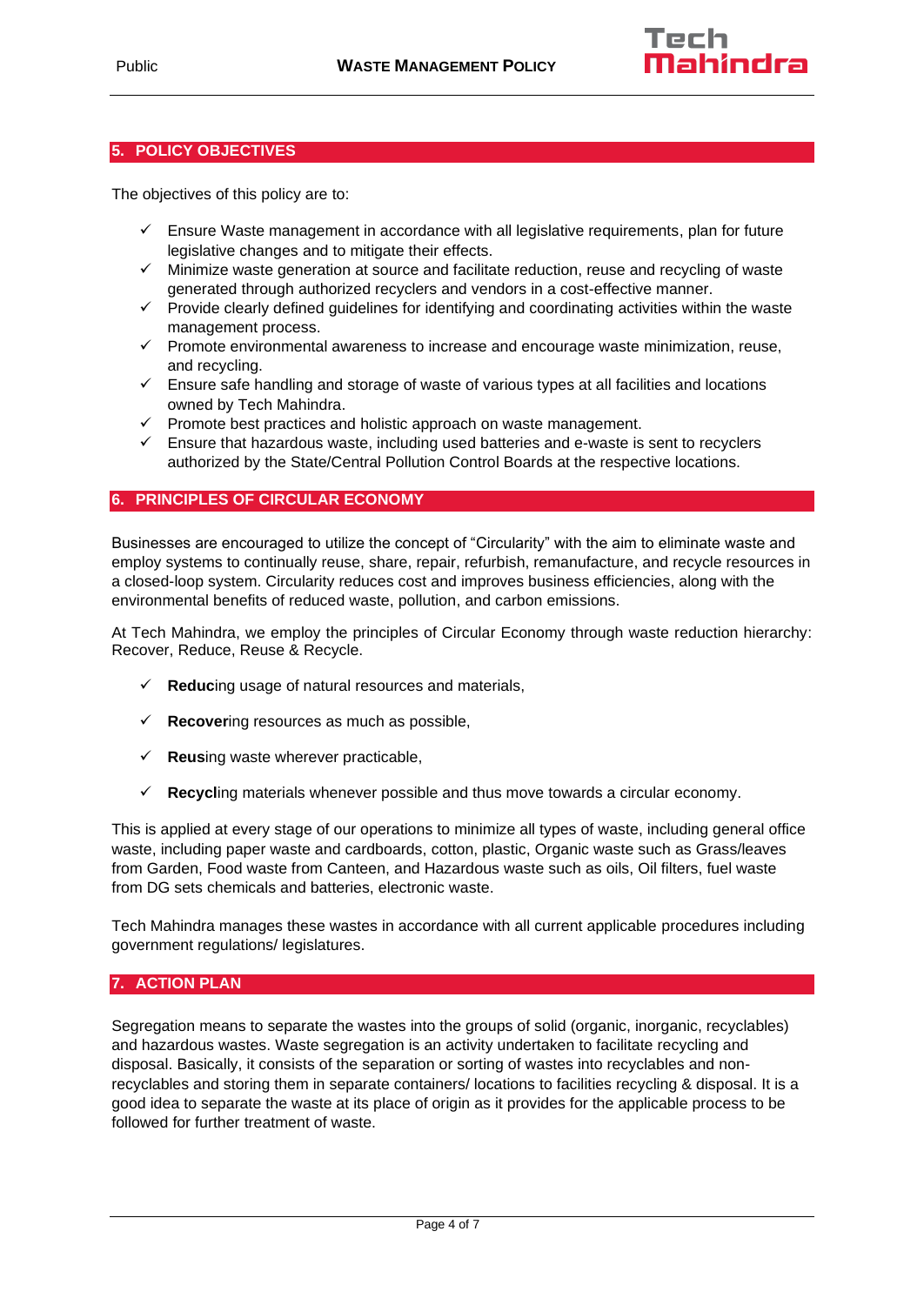# **Hazardous Waste:**



#### Safe disposal of hazardous waste –

Hazardous waste is the waste that has substantial or potential threats to public health or the environment. At Tech Mahindra, hazardous waste is sent to vendors authorised by the Central/State Pollution Control Boards (PCBs). At each owned facility, the Location Engineer (CS team) shall be aware of the hazardous waste management rules and responsible for safe handling of hazardous waste generated in the facility. They shall ensure that the hazardous waste is identified, monitor the collection / segregation, labelling the waste properly, facilitate the infrastructure required, ensure that it is stored in the designated place and safe disposal of hazardous waste. They are also responsible for conducting the periodic training of the staff handling the waste and ensure that proper records of the identified waste is maintained. Then, the Inventory team is responsible for approaching the PCB authorized vendors to initiate collection & disposal of waste.

We follow 3 key principles regarding the disposal of Hazardous Waste:

- Health, Safety & Environment (HSE): The hazardous waste which is generated is kept in designated areas in campus premises keeping in mind the environment and health & safety of the associates. It is disposed of through the authorized service provider engaged for the purpose of collection, segregation, transportation, dismantling, recycling and disposal of hazardous waste as per guidelines of the Central/State Pollution Control Board.
- Social Responsibility: Tech Mahindra makes all reasonable efforts to track the hazardous material to reach till their final destination and ensure the end-of-life disposal procedures.
- Disposal: Tech Mahindra has tied up with authorized vendors approved by state/central pollution control board for the management of the entire process of disposal of Electronic and Electrical wastes right from Collection to disposal at the facilities across India operation.

The steps involved in the Hazardous waste management include:

- 1. Waste identification; segregation and accumulation / storage in the identified setup / infrastructure.
- 2. Proper Handling and Labelling; thereafter, storage in designated containers/ location
- 3. Share the records of waste inventory with the Inventory management team
- 4. Inventory team shall identify & contact the PCB authorized handlers/ recyclers; generate waste disposal request; handle PCB forms (Form X), Manifests/ checklists/ references etc.
- 5. Ensure Disposal of waste off site through these handlers and maintain records.

Oil Waste – The used oil generated from DG set over the year is stored in a closed drum in an isolated place out of reach of the associates. The waste oil is sent to the vendor authorized by the Pollution Control Board within 90 days of generation.

# **Disposal of Waste Electrical and Electronic Equipment (WEEE) and batteries**:

For waste such as E-waste, Battery waste etc., a safe and environmentally sound recycle / disposal method is adopted. The disposal of Used Batteries and handling of E-waste is done by the Inventory team of Tech Mahindra. The Asset teams are responsible for identifying and sharing the list of EOL (End of Life) equipment with the Inventory team.

All products that are subject to the WEEE Directive shipped from August 13th, 2005 are compliant with the WEEE marking requirements. Such products are marked with the "crossed out wheelie bin" WEEE symbol in accordance with European Standard EN 50419.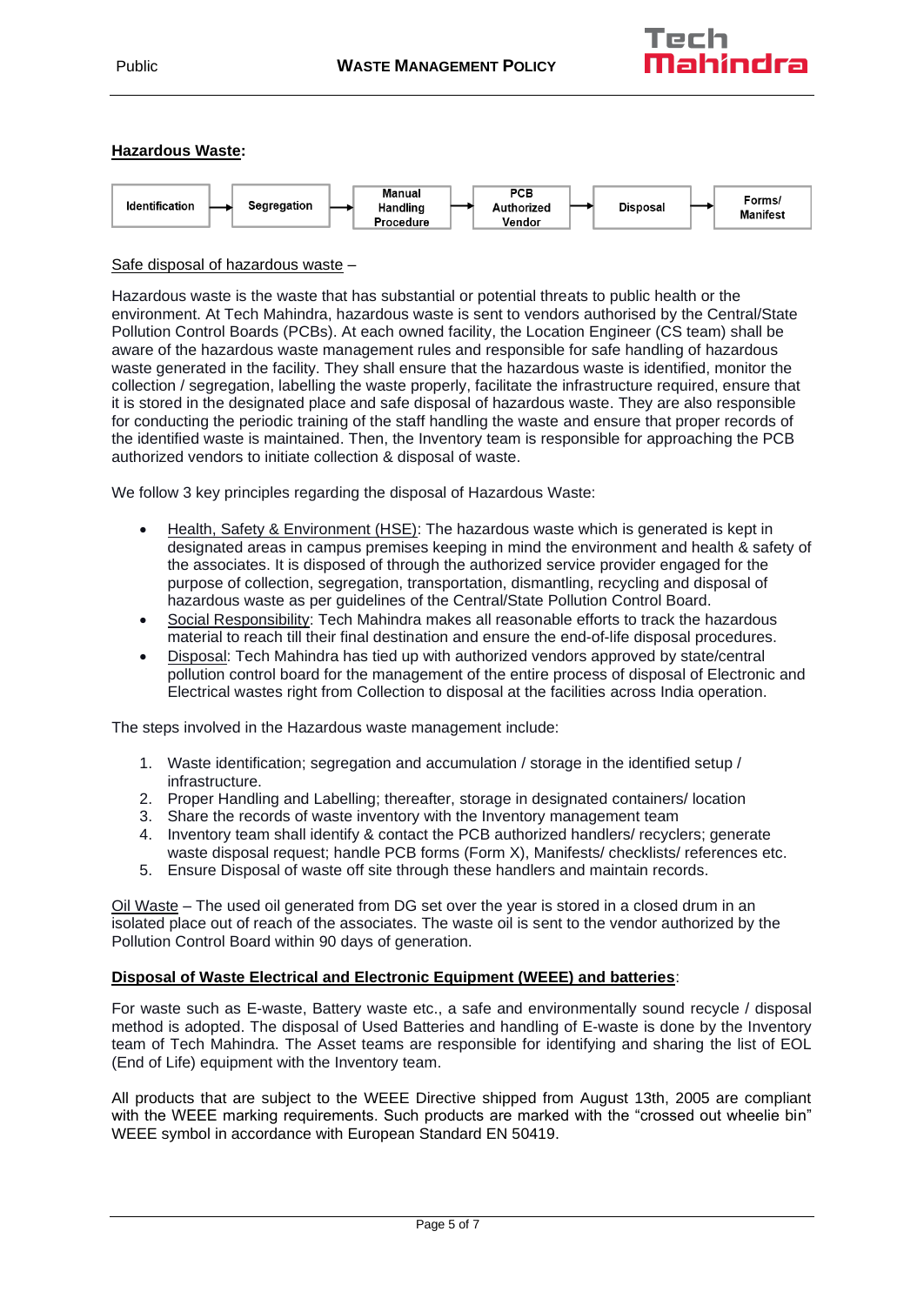After identification of E-waste (defunct computers, monitors, servers, laptops and electrical items) by the asset team, it is stored in a demarcated place as per the guidelines of the E-waste (Management and Handling) Rules, 2011. After the documentation and approval process from Finance and Inventory team is over, the waste is handed over to the vendor authorized by the Central/State Pollution Control Boards. Form II & Form VI is generated once it is recycled by the authorized vendor.

Batteries – Battery waste is stored in an open space, which is out of reach of the associates. Post documentation of records and consents from the respective teams, the used batteries are consigned to the vendors / recyclers authorized by the Central/State Pollution Control Boards. Form VIII is submitted to the State PCB by Tech Mahindra once every 6 months, i.e., by 30<sup>th</sup> June and 31<sup>st</sup> December, respectively.

# **Non-Hazardous Waste:**



#### Reuse, recovery and recycling of non-hazardous waste –

At Tech Mahindra, we are reusing/ recycling the non-hazardous waste in an environmentally sustainable manner. Paper waste and mixed dry garbage waste (including plastic) is segregated and dry garbage waste is stored in a scrapyard to be sent to scrap vendors or to municipal dump-yard for disposal. Paper & cardboard waste is sent to authorized recyclers (such as NGOs) for recycling purposes. Food and garden waste is composted through OWC or sent to piggeries as feed.

At each owned facility, the Location Manager/ Service Executive (CS team) shall:

- Ensure the placement of waste collection bins in the cafeteria/ pantry and facility premises.
- Facilitate the infrastructure required for storage of non-hazardous waste.
- Monitor the segregation/ collection of waste.
- Recycling of wet / organic waste through Vermicomposting plants and OWC
- Disposal of dry waste (paper / cardboards) to authorized recyclers and other dry waste to municipal handlers.
- Conduct periodic meeting / training of the Housekeeping staff.

Food waste is segregated and stored in different bins marked as Dry waste and wet waste. Then it is sent to either organic waste converter (OWC) or vermicomposting plants.

# <span id="page-5-0"></span>**8. STRUCTURE & RESPONSIBILITIES**

The overall responsibility is vested with TechM management. However, the responsibility of implementation of this policy is of Corporate Services team in-coordination with the Inventory Management team.

The responsibilities include:

- Strategizing, reviewing, and implementing the waste management activities
- Getting finance and special economic zone (SEZ) approvals for waste disposal
- Engage with external vendors approved by Pollution Control Board (PCB) for transportation, handling, and recycling of hazardous/Non-hazardous waste.